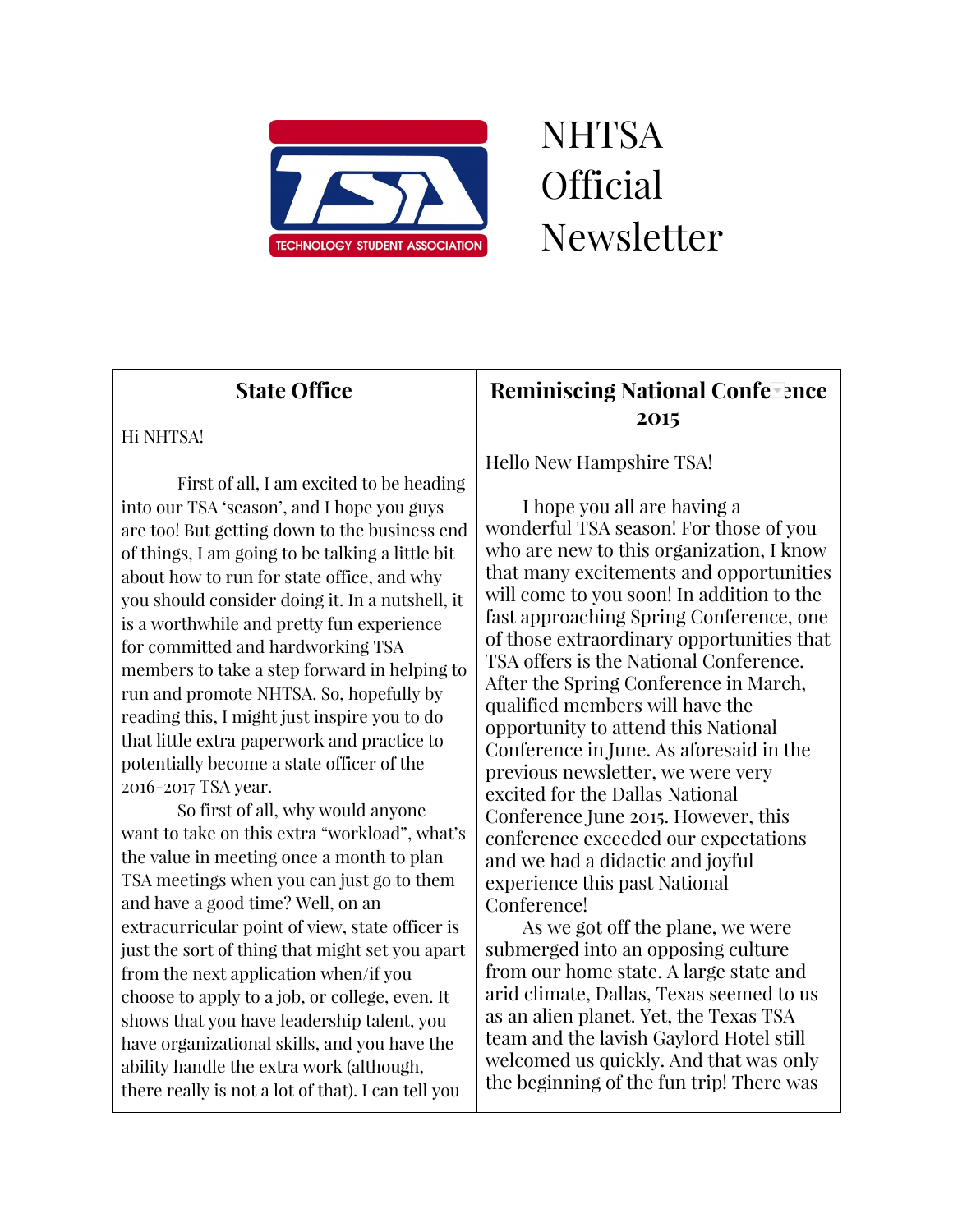from experience that being a state officer has benefited me even now as I am in the process of writing college applications.

But honestly, there is more to it than just personal benefit. A lot more. It is the state officers who plan (with the help of many, fantastic people...like Mr. Connary!) state conferences. For instance, the skit at spring conference every year is written by the state officers (For those of you who were at the previous two conferences, I helped write both the Back to the Future and the Harry Potter skits). Then, it is the state officers who go on stage and represent the student 'face' of TSA. That might sound daunting, and trust me, there can be a little bit of pressure being on the stage. Especially when you are dressed up in a makeshift wizard robe. But, there are five or six other state officers who are equally dedicated and are ready to back you up, so that definitely takes some of the pressure off. So, if there are reasons beyond personal benefit, which there are many, a few of them are the kind of work you are doing will often be fun, lighthearted, and to represent TSA. And you will get to know a group of other state officers who are ready and willing to work just as much as you are to benefit TSA, and make a great year.

Now, this is just the very basics behind why you should sign up for being a state officer, but, before I sign off, I want to let you know how to apply to become an officer. It is actually pretty simple, and most of the information can be found on our site. The candidate forms are at [http://www.nh-tsa.us/home,](http://www.nh-tsa.us/home) under conferences; spring conference (It might move, we are going to edit the website a bit soon). Make sure you get started soon, though, because the deadline will creep up

a meet and greet in which we talked and made friends with other TSA members from other states (and countries!). Moreover, the extravagant hotel assisted in yielding awesome photos, restaurants, and rooms! And not to mention the nearby water park! There is nothing like taking a relaxing swim after a hard day's work!

However, the fun was not without diligent work. Many of us spent the first few days polishing our drop offs while participating in on-site events. In addition, certain individuals that qualified for semifinals had to practice for interviews and presentations. At any time, you could have seen our NH members debating, presenting, building bridges, or having fun at the pool! At the end of the adventure, NHTSA did very well on its competitions. Many of our members qualified for semifinals, and many of them won a trophy or placed in the top 10! As we took the plane ride home, we left with memories, knowledge, and new friends. For those of you who qualify in Spring Conference, the National Conference is an opportunity not to be missed!

Sincerely, Justin Yeung Secretary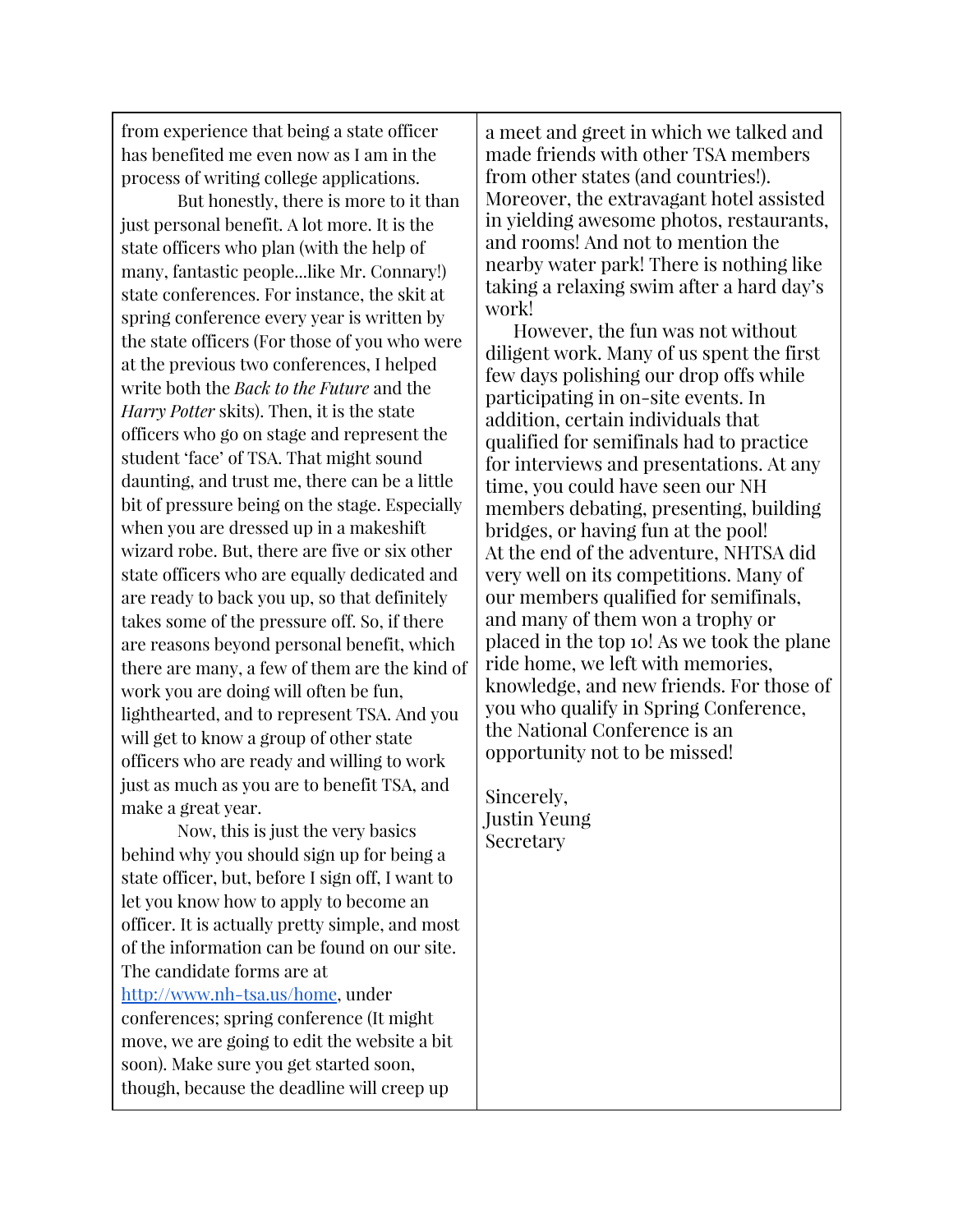on you. While the conference itself is not until later in March, the forms are due mid February. This gives the current state officers a chance to meet any applicants, and show them sort of what we do. You can contact me directly at

[seanrussell1400@gmail.com](mailto:seanrussell1400@gmail.com) for more information or for me to answer questions, both of which I am happy to provide. One last piece of advice: Don't be afraid of running for state office, go for it. I can tell you I was a little hesitant to run my first year, but I am so glad I did.

One last thing not related to running for state office. If your chapter is doing any sort of community service, we have an award going around every year (it is awarded at spring conference) that you can apply for as a chapter. You can find it around the same place as the candidate forms, and once again feel free to contact me directly. Just keep this in mind if your chapter wants some recognition at state conference, or if you do community service and just want some credit for it.

Thanks guys, and I hope you run for state office! Sean Russell President

# New Spring Conference Venue

Hello NH TSA,

This is your Vice President speaking. I will be talking to you guys about the new Spring Conference venue. We have unfortunately, but also fortunately outgrown The Beacon. We have a new stat conference vineyard called The Attitash Resort. This is also where the CTSO group FCCLA has their state conference, and I believe that this will be a new start to a great tradition. The Attitash Resort is located towards the Center of NH, if not more favored to the Northern part of NH.

For southern NH such as Bedford and Nashua, it will be at an estimated two and a half hour drive. The Attitash Grand Summit Hotel is the area's only slopeside hotel located at the base of Bear Peak. There are plenty of features that are included in the vineyard, but there are so many that best represent the resort so I will post a link [http://www.attitash.com/resort-overvie](http://www.attitash.com/resort-overview/) [w/](http://www.attitash.com/resort-overview/) I cannot be more excited about the NEW Vineyard. It is a huge upgrade size wise, and it's a ski resort. I can not wait to see you all at The Attitash Resort in March.

Charlie Woo Vice President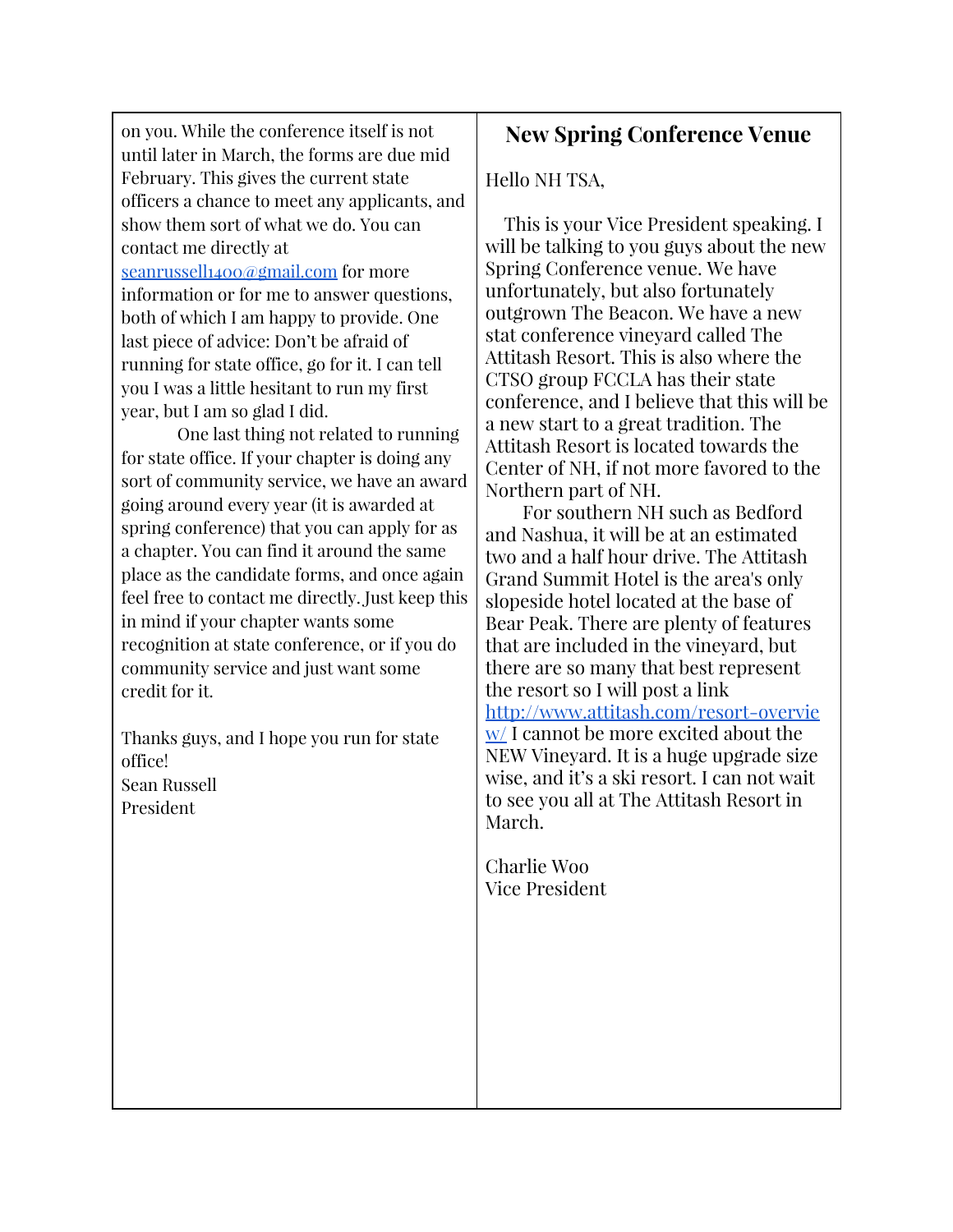## The Rules: Some Overlooked Information

#### Hello NHTSA!

This is Flan Sheahan. For our December Newsletter, I will be discussing some overlooked aspects of attire and competition regulations. Though I'm not a martinet, there are some constituents of the rules that have been disregarded to some degree, though you guys are generally great about this and pretty much everything else. For those of you who attended the National Conference over the summer, you may remember a misunderstanding that occurred when Level Two members were asked to use portfolios instead of binders for their competitions.

Most members had no idea of the change that had taken place in the rules, so there were some significant point deductions from their scores. This year, both Level One and Level Two members are using portfolios, so make ABSOLUTELY SURE not to use a binder. The next topic I would like to cover is appropriate attire for Spring Conference. Last year, there were some members who were not adequately dressed for Spring Conference. (Don't worry, you're not in trouble. Again, these are just a few subjects that should be discussed.) Though it is quite obvious that we are not as strict as the national organization in terms of attire, we do ask that you keep the dress code in mind, which, for Spring Conference (not National Coference), is as follows:

a. Official TSA dress: Blazer: navy blue with TSA patch Tie or scarf: scarlet red

## New Events

#### Hi NHTSA,

This is Alex Schwartz. As some of you many know, there are some new events that have been added to the existing list. Here is a review of those additions with a brief description of each, as well as some changes that have been made in the rules concerning the older events.

#### New Events 2015-2016

Animatronics: Teams of students design, fabricate, and control an animatronic device. This device should be able to communicate, entertain, inform, and demonstrate a topic or concept. The device needs to be accompanied by sound, lights, and an environment that better the device's demonstration of the topic.

#### Computer Numerical Control (CNC)

Production: Teams of two competitors per chapter must design, fabricate, and, demonstrate their understanding of a CNC machine. They will use their understanding to produce a device based on problems that will be posted on the TSA website.

Music Production: Teams of one competitor per chapter create an original musical piece that will be played during the opening or closing general sessions of the conference.

Promotional Graphics: Teams of one competitor per chapter create, electronically, a graphic design that can be used to promote TSA.

Updated Events 2015-2016